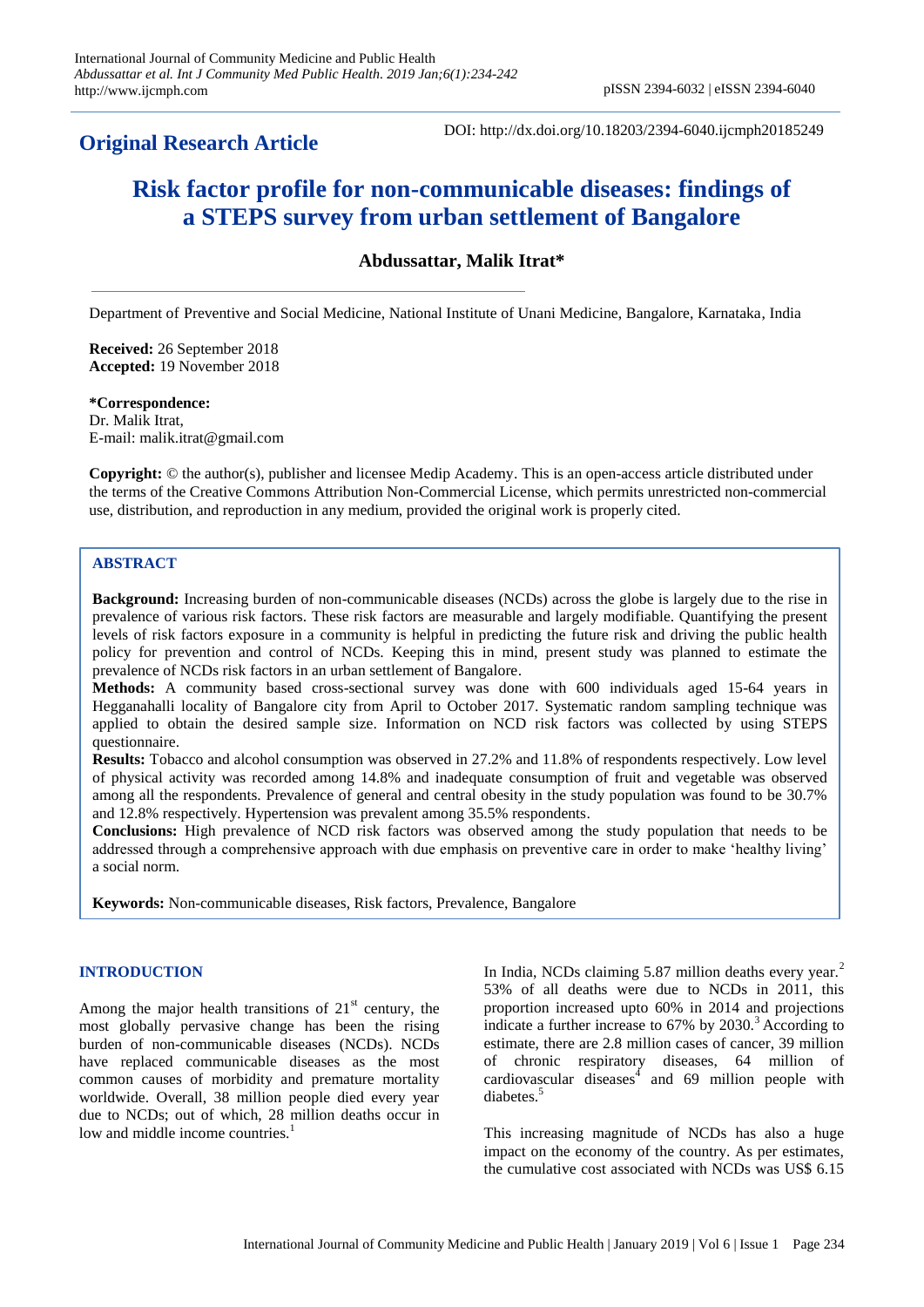trillion in  $2010<sup>6</sup>$  A study reported that 39 million peoples in India are pushed into poverty every year, due to diagnostic and treatment costs associated with these NCDs.<sup>7</sup> The multi-dimensional effect of NCDs at individual, household, health system, and macroeconomic level, labeled them as the global "chronic emergency".

This emergence of NCDs epidemic is largely due to rise in the prevalence of various risk factors. World health organization have identified that most NCDs are a result of four particular lifestyle related behavioural risk factors like tobacco use, physical inactivity, unhealthy diet, and the harmful use of alcohol that lead to four key metabolic/physiological changes e.g., raised blood pressure, overweight/obesity, raised blood glucose and raised cholesterol levels.<sup>8</sup>

Evidence suggests that 40-50% of non-communicable disease related, premature deaths can be prevented, if risk factors are controlled. It is rational and makes perfect sense that the action to prevent these major chronic diseases should focus on controlling these risk factors.<sup>8</sup> These are measurable and thus continuing surveillance of the levels of risk factors in a community is of fundamental importance in NCD control.

City specific data on NCD risk factors prevalence, so crucial for planning and implementing the effective interventions for disease prevention and control, was therefore, lacking. This lack of quality health information was realized and a community-based cross-sectional survey was planned to estimate the prevalence of key risk factors for NCDs in a pre-identified urban settlement of Bangalore.

#### **METHODS**

#### *Study area and duration*

A survey based on the "Stepwise approach to NCD surveillance (STEPS)" was conducted in urban settlement (Hegganahalli, BBMP ward no.71) of Bangalore city from April to October 2017. This area was purposively selected due to easy accessibility and is about 3kms away from the institute. This study was conducted upto the level of step-II (questionnaire based assessment and physical measures). Biochemical measurements of step-III were not performed due to some technical and logistic limitations. The risk factor assessment incorporated all core modules as recommended by the WHO. The physical measurements (height, weight, waist circumference, blood pressure) were recorded in hegganahalli primary health centre within 1 week of recruitment and questionnaire based assessment was carried out in the environs of participants' residence.

#### *Study design*

Cross-sectional study design

#### *Study population*

The study population included household members aged 15-64 years living for at least 1 month in the defined area and who consented to participate in the study. Participants were stratified by sex and 10 year age group, with 120 participants in each stratum. Information about the number of households in the selected area was taken from census report of 2011.

# *Sample size and sampling techniques*

The computation of optimum sample size was based on the formula mentioned below:<sup>9</sup>

$$
N=\frac{[Z^2P(1-P)]}{d^2}x\frac{d_{eff}}{R}
$$

Sample size for this study comes out 576 (increased to 600).

#### *Sampling procedure*

All the households in this area constituted the sampling frame. Systematic random sampling technique was applied to obtain the desired sample size. The sampling interval (k) was calculated as  $(k=N/n)$ . The sampling was started by selecting an element from the list at random and then every  $k<sup>th</sup>$  element in sampling frame was selected till the required sample size was achieved.

# *Method of data collection*

Data was collected from individual households in the selected locality through house to house survey. Survey was carried out in morning as well as in evening hours to get maximum number of study subjects at home. Participants were eligible, if they were aged 15-64 years and had resided in the household for at least 1 month at the time of survey. When more than one individual in the household fulfilled the criteria, one member aged 15-64 was selected using the KISH Method. Selected households were followed up atleast twice in case of unavailability of the respondent on the first visit. A respondent who could not be contacted even after the second attempt was counted as a non-response.

#### *Survey instrument*

An adapted questionnaire for this survey was developed using steps I and II of WHO STEPS questionnaire. All the core components of the questions were incorporated. The questionnaire was designed in English, translated into the local language- Kannada, and pre-tested for any translation errors. Data was collected through face to face interviews using this questionnaire. In the first section (Step-I), information about sociodemographic characteristics of participants (age, sex, religion, marital status, education, occupation, and income) and on behavioral risk factor for NCDs (tobacco use, alcohol consumption,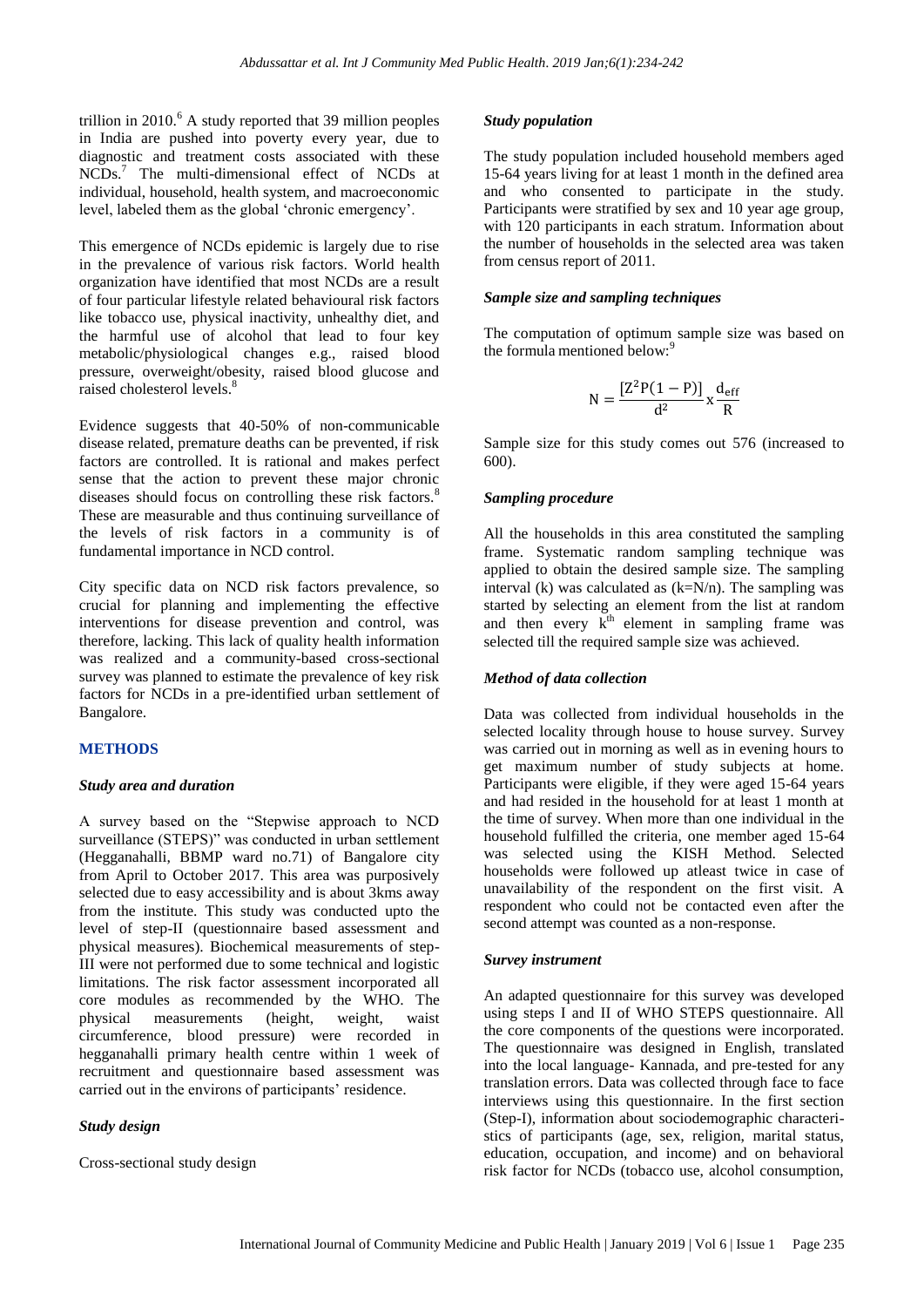fruits and vegetable intake and physical activity) was obtained. In the second section (Step-II), physical measurements of participants such as height, weight, waist circumference (not measured for pregnant women) and blood pressure were recorded.

#### *Ascertainment of variables and operational definitions*

#### *Tobacco use*

Information on tobacco use was collected for both smoking and smokeless forms. Those who smoke or use smokeless tobacco either daily or occasionally are considered as "Users" and those who never smoked/use tobacco in the lifetime are categorized as "Non-users"".

#### *Alcohol use*

Those who consumed one or more than one drink of any alcohol in the year preceding the survey are considered as "current drinkers/users" and those who have never consumed any type of alcohol in lifetime are categorized as "non-drinkers/non-users".

#### *Fruits and vegetables intake*

Respondents were asked for the number of days they ate fruits and vegetables in a typical week, and how many servings they ate on one of those days. Servings were measured by showing pictorial show-cards (for uncooked items) or measuring cups (cooked items). One cup of raw leafy vegetables or half cup of other vegetables (cooked) was considered as one serving. One medium-sized piece of fruit or half cup of chopped fruit was measured as one serving. Unhealthy diet was defined as consumption of less than five servings of fruits and vegetables per day.<sup>1</sup>

#### *Physical activity*

Physical activities were measured by asking the respondents about their weekly and daily vigorous and moderate activities during work and leisure time, and during transport, and the time spent in these activities. The physical activity status was determined by quartiles of the number of MET hours per week: physically inactive/sedentary (<40); light activity (40-83), moderate activity  $(83-103)$  and vigorous activity  $(>103)$  METhours per week. $^{13.57}$ 

#### *Anthropometric measurements*

Headgear, footwear, and heavy clothing (jackets, coat etc.) were removed before measuring height (to the nearest 0.1 cm) and weight (to the nearest 0.1 kg) and body mass index (BMI) was calculated. Individuals were grouped as underweight if they had a BMI of <18.5  $\text{kg/m}^2$ , normal (18.5-24.99 kg/m<sup>2</sup>), overweight (25-29.99 kg/m<sup>2</sup>) and obese ( $\geq$ 30 kg/m<sup>2</sup>).<sup>13</sup>

Waist circumference was measured to the nearest 0.1 cm at the narrowest point between lower end of the rib cage and iliac crest. The waist circumference of the study subjects had been classified as normal; <94 cm for men and <80 cm for women. As with a waist circumference of  $\geq$ 94 cm among males and  $\geq$ 80 cm among females is associated with a substantially high risk of metabolic and cardiovascular complication.<sup>14</sup>

#### *Blood pressure*

Blood pressure was measured using digital sphygmomanometer (OMRON HEM 7120, Omron Corporation, Kyoto, Japan) in mmHg on the right arm while the participants were in a sitting position after having a rest for at least 5 minutes. A second reading was taken after 2 minutes and the mean of these measurements were used in the analysis. Hypertension was defined as a systolic blood pressure of  $\geq$ 140 mm of Hg and/or a diastolic blood pressure of ≥90 mm of Hg or the use of blood pressure lowering medications for hypertension.<sup>15</sup>

#### *Data processing and analysis*

All narrative data was collected under three predetermined broad categories: demographic information, behavioral risk factors and biological risk factors for NCD<sub>s</sub>. In order to ensure the quality of the data, each completed questionnaire was manually checked for completeness and consistencies before it was tabulated in Microsoft excel 2007. SPSS version 20 and Epi info 7 were used to calculate the descriptive and analytical statistics, in accordance with the WHO STEPS guidelines. Prevalence of different risk factors was determined. Multiple logistic regression models were constructed relating the behavioral risk factors, and biological risk factors as dependent variables which were modeled individually to the demographic variables (predictor) i.e. age, sex, gender, religion, marital status, socioeconomic status (modeled simultaneously). Association between behavioral (predictor) and biological (outcome) risk factors was also determined.

#### *Ethics and consent procedure*

The study was started following approval of the study protocol by the Institutional Ethical Committee, NIUM, Bangalore vide IEC No: NIUM/IEC/2015-16/020/ TST/05. Formal permission was taken from the concerned authorities in the selected locality. Verbal and written consents were obtained from each participant after explaining the purpose and procedure of the study in a simple language. They were also given opportunity to ask any question concerning the study. Respondents were informed that they could choose to or not to participate in the study. Only after they agreed to participate in the study, they were asked to sign the consent form and in case of illiterate persons their thumb impression was taken. The respondents were informed that all responses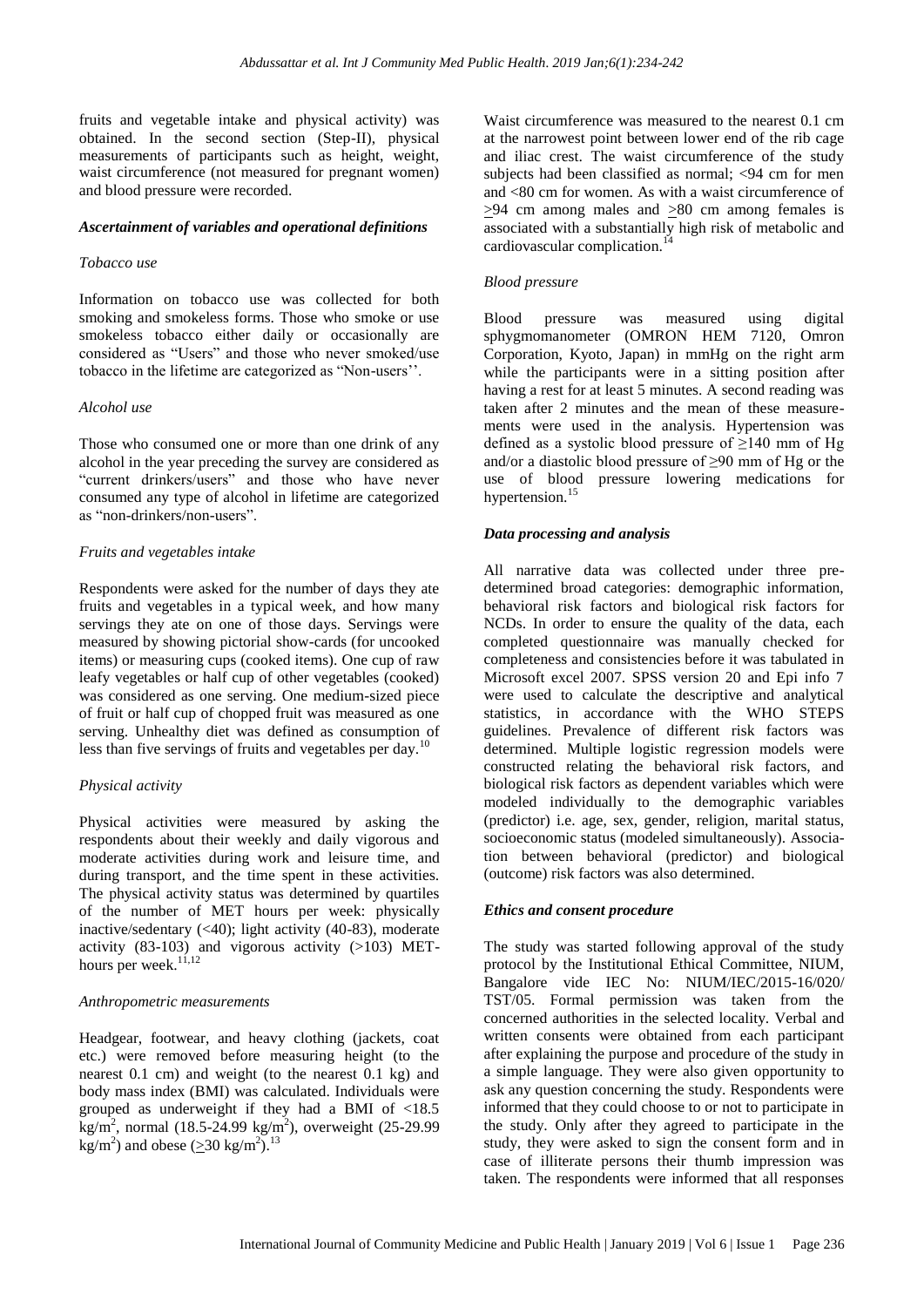would be noted down but would be kept confidential at all times. Privacy was ensured during the interview. Strict confidentiality was maintained in data handling.

# **RESULTS**

Table 1 provides information on socio-demographic profile of respondents. A total of 600 respondents stratified by 10 years age group (five strata, 120 in each stratum) and sex (50% male and 50% female) were included. Hinduism was the predominant religion among the respondents (51.5%). More than half of the respondents (64%) were from upper lower socioeconomic class. Majority (85%) of them were married.

#### **Table 1: Sociodemographic characteristics of respondents (n=600).**

| <b>Variables</b>         | <b>Frequency</b><br>N(%) |
|--------------------------|--------------------------|
| Age group (years)        |                          |
| $15 - 24$                | 120 (20)                 |
| $25 - 34$                | 120(20)                  |
| 35-44                    | 120 (20)                 |
| $45 - 54$                | 120 (20)                 |
| 55-64                    | 120 (20)                 |
| <b>Gender</b>            |                          |
| Male                     | 300(50)                  |
| Female                   | 300(50)                  |
| <b>Religion</b>          |                          |
| Hindu                    | 309 (51.5)               |
| Muslim                   | 287 (47.8)               |
| Christian                | 4(0.7)                   |
| <b>Marital status</b>    |                          |
| Married                  | 510 (85.0)               |
| Unmarried                | 84 (14.0)                |
| Widow/divorced/separated | 6(1.0)                   |
| Socioeconomic status     |                          |
| Upper                    | 2(0.4)                   |
| Middle                   | 209 (34.8)               |
| Lower                    | 389 (64.8)               |

Table 2 provides information on prevalence of behavioral and biological risk factor for NCDs in the study population. Prevalence of current tobacco (smoking as well as smokeless form) and alcohol use among respondents was found to be 27.2% and 11.8% respectively. Low level of physical activity was prevalent among 14.8% respondents and inadequate consumption of fruits and vegetables was found among all the respondents. 30.7% respondents were found to be obese; central obesity was present among 12.8%. Hypertension was prevalent among 35.5% respondents.

Table 3 provides information on distribution of NCD risk factors in the study population according to sociodemographic characteristics. It was found in the study that prevalence of risk factors was highest in the age

group of 55-64 years as compared to other age-groups. Furthermore, the survey revealed the gender differences in the distribution of NCD risk factors. Risk factors such as tobacco use, alcohol consumption, physical inactivity and hypertension were more prevalent among males; while obesity and central obesity were more prevalent among female.

# **Table 2: Distribution of NCD risk factors in study population (n=600).**

| <b>Variables</b>                    | <b>Frequency</b><br>N(%) |
|-------------------------------------|--------------------------|
| <b>Tobacco use</b>                  |                          |
| Non-users                           | 437 (72.8)               |
| Users                               | 163(27.2)                |
| Alcohol use                         |                          |
| Non-users                           | 529 (88.2)               |
| <b>Users</b>                        | 71 (11.8)                |
| <b>Physical activity</b>            |                          |
| Physically inactive                 | 89 (14.8)                |
| Physically active                   | 511 (85.2)               |
| <b>Fruits and vegetables intake</b> |                          |
| Appropriate intake                  | 0(0.0)                   |
| Inappropriate intake                | 600 (100)                |
| Body mass index $(Kg/m2)$           |                          |
| <b>Normal</b>                       | 416 (69.3)               |
| Overweight/Obese                    | 184 (30.7)               |
| Waist circumference (cm)            |                          |
| Normal                              | 480 (80)                 |
| Above normal                        | 77 (12.8)                |
| Pregnant*                           | 43(7.2)                  |
| <b>Blood pressure (mmHg)</b>        |                          |
| <b>Normal</b>                       | 387 (64.5)               |
| Hypertensive                        | 213 (35.5)               |

\*Waist circumference of pregnant women was not measured

Table 4 shows association of demographic variables with behavioural risk factors for NCDs. On multiple logistic regression, gender ( $p<0.001$ ) and marital status ( $p=0.046$ ) were found as the significant predictors for tobacco use. Male gender and married persons were associated with higher odds of tobacco use. Males were found more likely (42.6 times) to use tobacco as compared to females. Unmarried (OR 0.316) were less likely to use tobacco as compared to married.

Age (p<0.001) and religion (p=0.010) were found as the significant predictors for physical inactivity. Age group from 15-54 years was found associated with lesser odds as compared to 55-64 years age group. Lesser the age, lesser the odds i.e. people of younger age, were more physically active as compared to elderly. Hindus (OR 2.157) were found more physically inactive, when compared to Muslims.

Table 5 shows association of demographic variables with biological risk factor for NCDs. Multiple logistic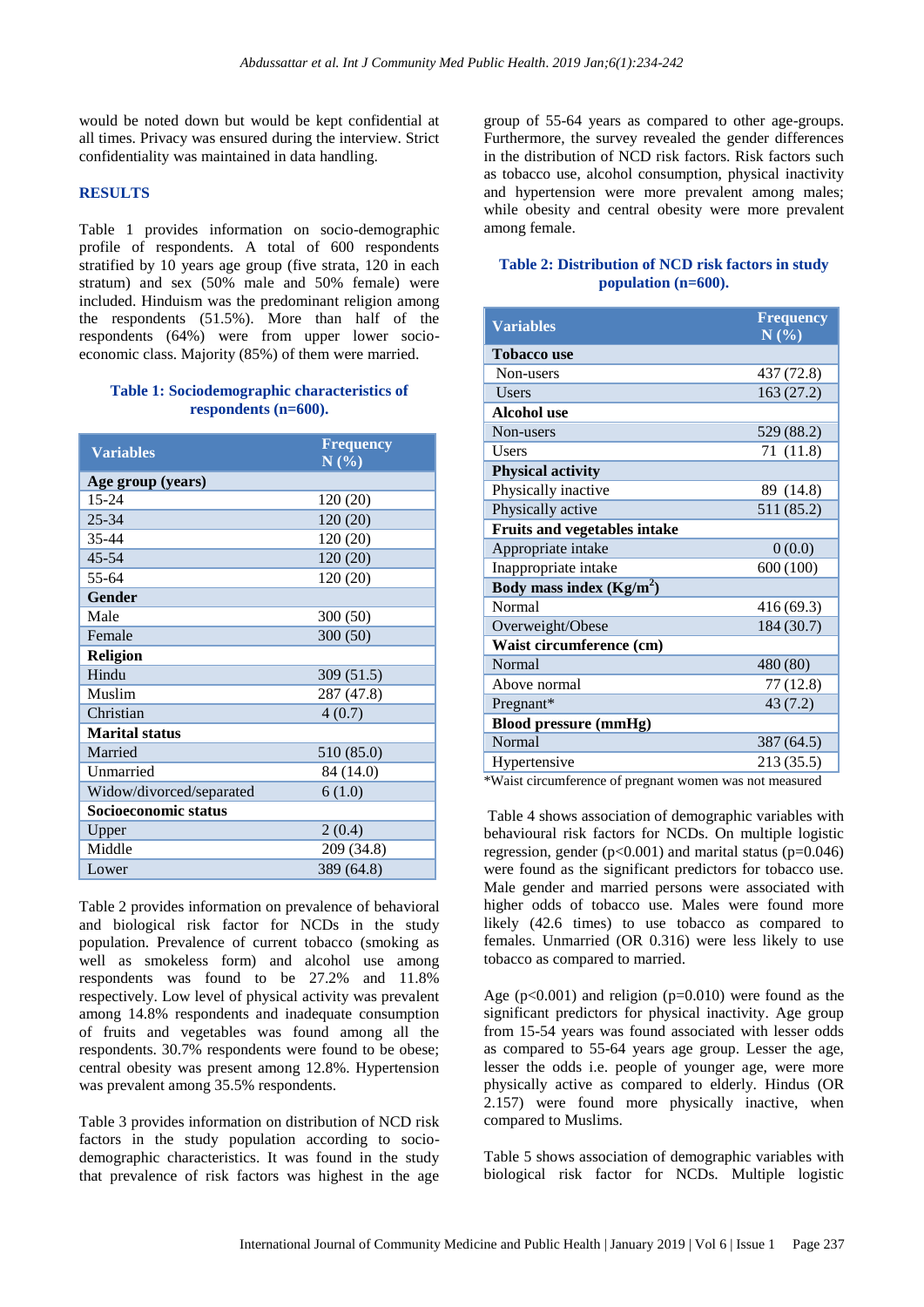regressions revealed obesity to be significantly associated with age ( $p<0.001$ ). Gender ( $p<0.001$ ) was found as the only predictor of central obesity. Hypertension was significantly associated with increasing age (p<0.001), gender (p<0.001) and marital status (p=0.004).

# **Table 3: Distribution of risk factors according to sociodemographic characteristics of respondents.**

| <b>Demographic</b><br>variables | <b>Tobacco</b><br><b>use</b><br>$(n=163)$ | <b>Alcohol</b><br><b>use</b><br>$(n=71)$ | <b>Physical</b><br>inactivity<br>$(n=89)$ | <b>Inappropriate</b><br>dietary intake<br>$(n=600)$ | Overweight<br>/Obesity<br>$(n=184)$ | Central<br><b>Obesity</b><br>$(n=77)$ | <b>Hypertensio</b><br>$\mathbf n$<br>$(n=213)$ |
|---------------------------------|-------------------------------------------|------------------------------------------|-------------------------------------------|-----------------------------------------------------|-------------------------------------|---------------------------------------|------------------------------------------------|
| Age group (years)               | N(%)                                      | $N(\%)$                                  | $N(\%)$                                   | N(%)                                                | $N(\%)$                             | $N(\%)$                               | $N(\%)$                                        |
| $15 - 24$                       | 12(7.4)                                   | 2(2.8)                                   | 0(0)                                      | 120(20)                                             | 6(3.3)                              | 1(1.3)                                | 6(2.8)                                         |
| $25 - 34$                       | 22(13.5)                                  | 5(7.0)                                   | 7(7.9)                                    | 120(20)                                             | 36(19.6)                            | 13(16.9)                              | 38 (17.8)                                      |
| 35-44                           | 37(22.7)                                  | 22(31.0)                                 | 7(7.9)                                    | 120(20)                                             | 43 (23.4)                           | 19(24.7)                              | 44 (20.7)                                      |
| $45 - 54$                       | 39(23.9)                                  | 18(25.4)                                 | 14(15.7)                                  | 120(20)                                             | 40(21.7)                            | 14(18.2)                              | 51(23.9)                                       |
| 55-64                           | 53 (32.5)                                 | 24(33.8)                                 | 61(68.5)                                  | 120(20)                                             | 59 (32.1)                           | 30(39.0)                              | 74 (34.7)                                      |
| Gender                          |                                           |                                          |                                           |                                                     |                                     |                                       |                                                |
| Male                            | 152(93.3)                                 | 70(98.6)                                 | 48 (53.9)                                 | 300(50)                                             | 84 (45.7)                           | 14(18.2)                              | 134(62.9)                                      |
| Female                          | 11(6.7)                                   | 1(1.4)                                   | 41(46.1)                                  | 300(50)                                             | 100(54.3)                           | 63 (88.8)                             | 79(37.1)                                       |
| <b>Religion</b>                 |                                           |                                          |                                           |                                                     |                                     |                                       |                                                |
| Hindu                           | 89 (54.6)                                 | 66(93.0)                                 | 57(64.5)                                  | 309(51.5)                                           | 95(51.6)                            | 43(55.8)                              | 113(53.1)                                      |
| Muslim                          | 70 (42.9)                                 | 5(7.0)                                   | 32(35.5)                                  | 287 (47.8)                                          | 88 (47.8)                           | 34 (44.2)                             | 100(46.9)                                      |
| Christian                       | 4(2.5)                                    | 0(0)                                     | 0(0)                                      | 4(0.7)                                              | 1(0.5)                              | 0(0)                                  | 0(0)                                           |
| <b>Marital status</b>           |                                           |                                          |                                           |                                                     |                                     |                                       |                                                |
| Married                         | 153(93.9)                                 | 70(98.6)                                 | 84 (94.4)                                 | 510 (85.0)                                          | 177 (96.2)                          | 73 (94.8)                             | 209 (98.1)                                     |
| Unmarried                       | 9(5.5)                                    | 1(1.4)                                   | 0(0)                                      | 84 (14.0)                                           | 4(2.2)                              | 0(0)                                  | 3(1.4)                                         |
| Widow/divorced/s<br>eparated    | 1(0.6)                                    | 0(0)                                     | 5(5.6)                                    | 6(1.0)                                              | 3(1.6)                              | 4(5.2)                                | 1(0.5)                                         |
| Socioeconomic status            |                                           |                                          |                                           |                                                     |                                     |                                       |                                                |
| Upper                           | 2(1.2)                                    | 0(0)                                     | 0(0)                                      | 2(0.3)                                              | 0(0)                                | 0(0)                                  | 2(0.9)                                         |
| Middle                          | 68 (41.7)                                 | 34 (47.9)                                | 20(22.5)                                  | 209 (34.8)                                          | 81(26.1)                            | 12(15.6)                              | 76 (35.7)                                      |
| Lower                           | 93 (57.1)                                 | 37(52.1)                                 | 69 (77.5)                                 | 389 (64.9)                                          | 136 (73.9)                          | 65(84.4)                              | 135(63.4)                                      |

**Table 4: Association of demographic variables with behavioural risk factors for NCDs.**

|                                        | <b>Tobacco use</b>          |          | <b>Physical inactivity</b>  |                          |  |
|----------------------------------------|-----------------------------|----------|-----------------------------|--------------------------|--|
| <b>Demographic</b><br><b>variables</b> | O.R.<br>$(95\% \text{ CI})$ | P value  | O.R.<br>$(95\% \text{ CI})$ | P value                  |  |
| Age group (years)                      |                             |          |                             |                          |  |
| $15 - 24$                              | $0.336(0.110-1.027)$        | 0.056    | 0.000                       | 0.995                    |  |
| $25 - 34$                              | $0.454(0.205-1.008)$        | 0.052    | $0.091(0.034 - 0.242)$      | $0.001*$                 |  |
| $35 - 44$                              | $0.787(0.375-1.649)$        | 0.526    | $0.067(0.027-0.168)$        | $0.001*$                 |  |
| $45 - 54$                              | $0.799(0.383 - 1.668)$      | 0.550    | $0.160(0.078-0.328)$        | $0.001*$                 |  |
| 55-64                                  | <b>REF</b>                  | 0.217    | <b>REF</b>                  | $< 0.001*$               |  |
| Gender                                 |                             |          |                             |                          |  |
| Male                                   | 42.666 (20.237-89.951)      | $0.001*$ | 1.630 (0.894-2.969)         | 0.111                    |  |
| Female                                 | <b>REF</b>                  |          | <b>REF</b>                  | $\overline{\phantom{a}}$ |  |
| <b>Religion</b>                        |                             |          |                             |                          |  |
| Hindu                                  | 1.366                       | 0.226    | 2.157 (1.205-3.862)         | $0.010*$                 |  |
| Muslim                                 | <b>REF</b>                  |          | <b>REF</b>                  |                          |  |
| <b>Marital</b> status                  |                             |          |                             |                          |  |
| Married                                | $0.316(0.102 - 0.978)$      | $0.046*$ | 0.000                       | 0.996                    |  |
| Unmarried                              | <b>REF</b>                  |          | <b>REF</b>                  |                          |  |
| Socioeconomic status                   |                             |          |                             |                          |  |
| Upper                                  | 2.554 (0.815-8.007)         | 0.108    | $0.649(0.130-3.231)$        | 0.597                    |  |
| Middle                                 | $1.108(0.540 - 2.273)$      | 0.781    | $1.991(0.767 - 5.171)$      | 0.157                    |  |
| Lower                                  | <b>REF</b>                  | 0.218    | <b>REF</b>                  | 0.157                    |  |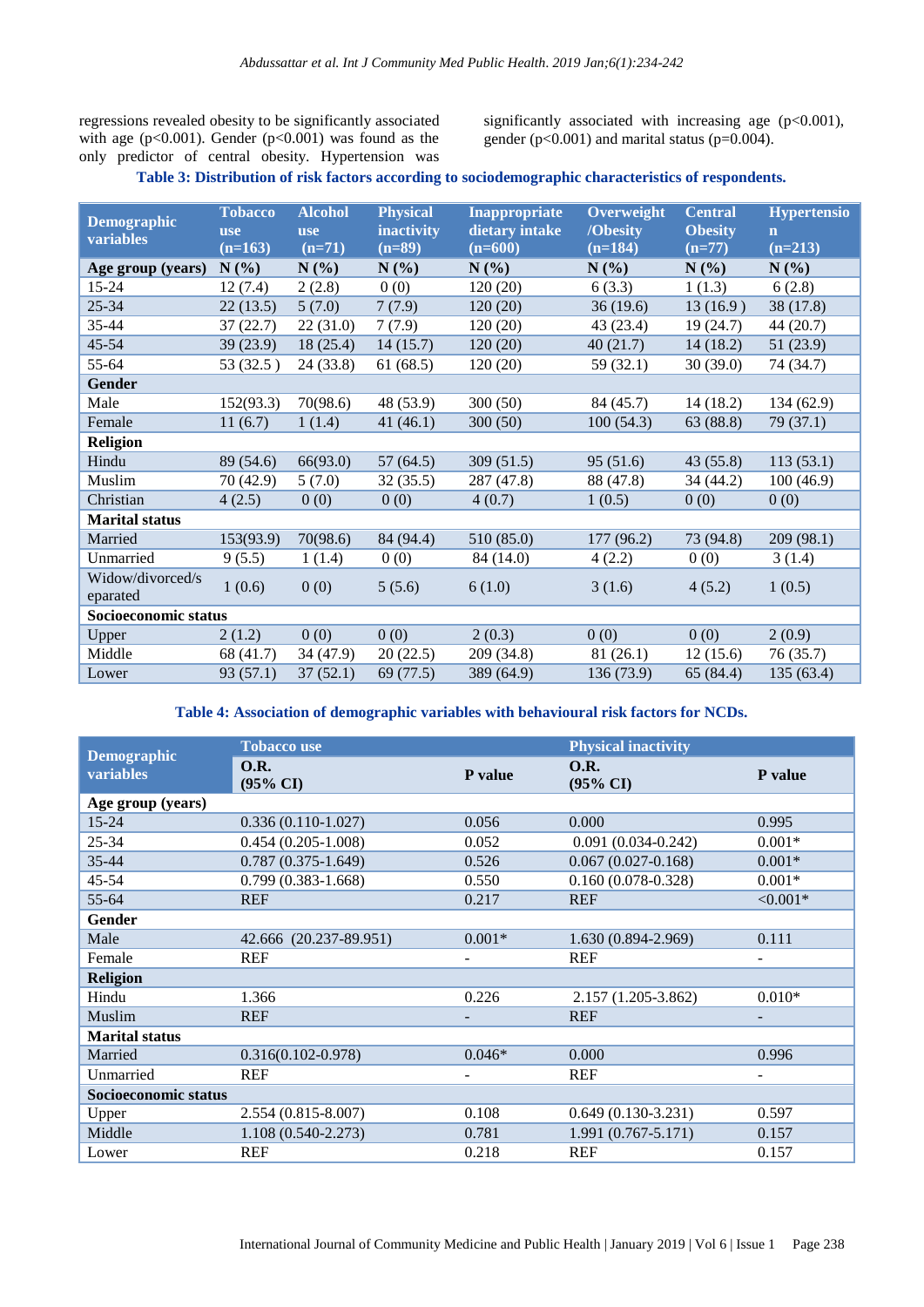|                                         | <b>Obesity</b>                     |             | <b>Central obesity</b>                |             | <b>Hypertension</b>                |            |  |
|-----------------------------------------|------------------------------------|-------------|---------------------------------------|-------------|------------------------------------|------------|--|
| <b>Demograph</b><br><i>ic</i> variables | <b>O.R.</b><br>$(95\% \text{ CI})$ | P value     | <b>O.R.</b><br>$(95\% \ \mathrm{CI})$ | P value     | <b>O.R.</b><br>$(95\% \text{ CI})$ | P value    |  |
| Age group                               |                                    |             |                                       |             |                                    |            |  |
| $15 - 24$                               | $0.092(0.033 - 0.260)$             | $< 0.001*$  | $0.094(0.012 - 0.766)$                | 0.027       | $0.087(0.032 - 0.238)$             | $< 0.001*$ |  |
| $25 - 34$                               | $0.551(0.303-1.004)$               | 0.051       | $0.595(0.254-1.392)$                  | 0.231       | $0.384(0.207 - 0.712)$             | $0.002*$   |  |
| $35 - 44$                               | $0.660(0.380-1.145)$               | 0.139       | $0.706(0.335-1.488)$                  | 0.360       | $0.361(0.202 - 0.644)$             | $0.001*$   |  |
| $45 - 54$                               | $0.560(0.324 - 0.970)$             | 0.038       | $0.543(0.250-1.179)$                  | 0.122       | $0.478(0.271 - 0.844)$             | 0.011      |  |
| $55 - 64$                               | <b>REF</b>                         | $< 0.0001*$ | <b>REF</b>                            | 0.172       | <b>REF</b>                         | $< 0.001*$ |  |
| Gender                                  |                                    |             |                                       |             |                                    |            |  |
| Male                                    | $0.970(0.637-1.476)$               | 0.886       | $0.172(0.087 - 0.339)$                | $< 0.001*$  | 2.721(1.760-4.207)                 | $< 0.001*$ |  |
| Female                                  | <b>REF</b>                         |             | <b>REF</b>                            |             | <b>REF</b>                         |            |  |
| <b>Religion</b>                         |                                    |             |                                       |             |                                    |            |  |
| Hindu                                   | $1.088(0.738-1.604)$               | 0.670       | $1.398(0.790-2.475)$                  | 0.250       | $1.034(0.694-1.541)$               | 0.870      |  |
| Muslim                                  | <b>REF</b>                         |             | <b>REF</b>                            |             | <b>REF</b>                         |            |  |
| <b>Marital status</b>                   |                                    |             |                                       |             |                                    |            |  |
| Unmarried                               | $0.401(0.123-1.301)$               | 0.130       | 0.997                                 | ${<}0.001*$ | $0.151(0.041 - 0.550)$             | $0.004*$   |  |
| Married                                 | <b>REF</b>                         |             | <b>REF</b>                            |             | <b>REF</b>                         |            |  |
| Socioeconomic status                    |                                    |             |                                       |             |                                    |            |  |
| Upper                                   | $0.600(0.239-1.506)$               | 0.277       | $0.423(0.085 - 2.097)$                | 0.292       | $1.365(0.546-3.417)$               | 0.506      |  |
| Lower<br>middle                         | $0.611(0.342 - 1.090)$             | 0.095       | $0.738(0.281-1.942)$                  | 0.539       | $1.372(0.766-2.456)$               | 0.287      |  |
| Lower                                   | <b>REF</b>                         | 0.227       | <b>REF</b>                            | 0.552       | <b>REF</b>                         | 0.558      |  |

# **Table 5: Association of demographic variables with biological risk factors for NCDs.**

**Table 6: Association between behavioural and biological risk factors for NCDs.**

| <b>Behavioural</b>            | <b>Obesity</b>              |            | <b>Central obesity</b>             |            | <b>Hypertension</b>                |                          |
|-------------------------------|-----------------------------|------------|------------------------------------|------------|------------------------------------|--------------------------|
| risk factors                  | O.R.<br>$(95\% \text{ CI})$ | P value    | <b>O.R.</b><br>$(95\% \text{ CI})$ | P value    | <b>O.R.</b><br>$(95\% \text{ CI})$ | <b>P</b> value           |
| <b>Tobacco use</b>            |                             |            |                                    |            |                                    |                          |
| <b>Non-users</b>              | <b>REF</b>                  | -          | <b>REF</b>                         | -          | <b>REF</b>                         | $\overline{\phantom{a}}$ |
| <b>Users</b>                  | 0.971<br>$(0.628 - 1.504)$  | 0.897      | 0.277<br>$(0.136 - 0.563)$         | $< 0.001*$ | 4.085<br>$(2.729 - 6.116)$         | $< 0.001*$               |
| <b>Physical activity</b>      |                             |            |                                    |            |                                    |                          |
| <b>Physically active</b>      | <b>REF</b>                  |            | <b>REF</b>                         |            | <b>REF</b>                         |                          |
| <b>Physically</b><br>inactive | 7.375<br>$(4.439 - 12.254)$ | $< 0.001*$ | 11.217<br>$(6.188 - 20.335)$       | $< 0.001*$ | 3.687<br>$(2.230 - 6.097)$         | $< 0.001*$               |

Age group 15-24 (OR 0.092) were less prone to become obese as compared to age group (55-64) i.e. Lesser the age, lesser the chance of becoming obese. Males (OR 0.172) had lesser waist circumference as compared to females. Age group 15-44 had lesser chance of developing hypertension as compared to 45-64. Males (OR 2.721) were more prone to develop hypertension as compared to females. Unmarried (OR 0.157) were on the safer side to develop hypertension as compared to married.

Table 6 shows association between behavioural and biological risk factor for NCDs. Multivariate logistic regression analysis revealed that tobacco use is significantly associated with hypertension (p<0.001). Tobacco users were found at more risk (4.085 times) of developing hypertension when compared to non-users. Physical activity was found as the significant predictor of obesity  $(p<0.001)$ , central obesity  $(p<0.001)$  and hypertension (p<0.001). It was found that physically inactive persons were at 7.37 times more risk to develop obesity, 11.2 times to develop central obesity and 3.6 times to develop hypertension as compared to persons who do strenuous activity.

# **DISCUSSION**

The prevalence of tobacco use estimated in the current study is 27.2%; which is higher than the national prevalence of tobacco use  $(14\%)$ .<sup>16</sup> Our findings are in line with a previous study conducted by Singh et al,  $(2014).$ <sup>17</sup> High prevalence of tobacco use highlights the need of awareness campaign in the study area along with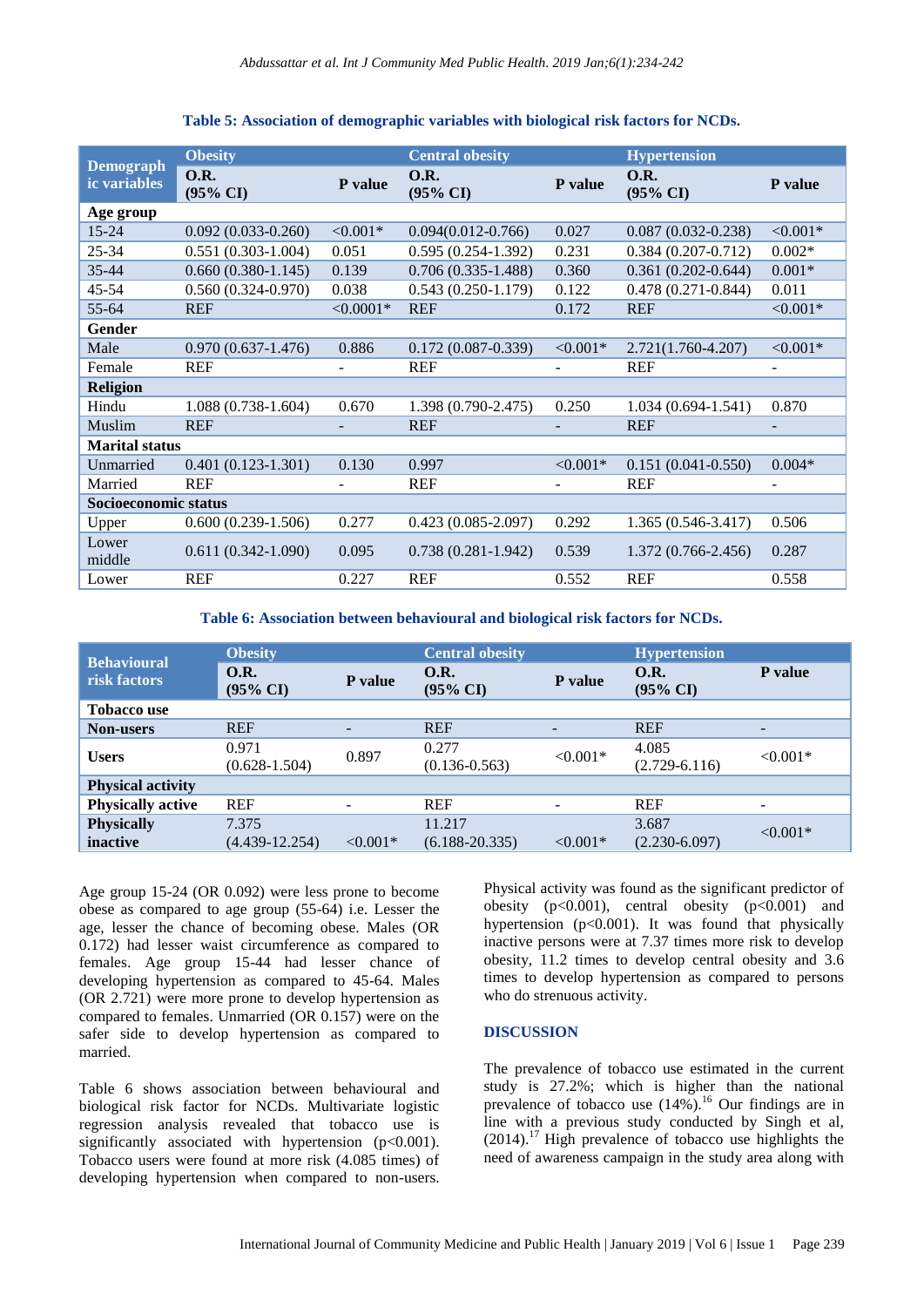strong implementation and monitoring of the tobacco control law.

Alcohol use was prevalent in about 11.8% of the study population, it is also higher than those reported by other surveys.<sup>18,19</sup> Variations in findings may be due to different study settings and population. Similar to Thakur JS et al, our survey, had also found a higher prevalence of alcohol use among older age groups and claimed contrary to belief that alcohol use is a problem among reckless youth and prevalence declines as people mature and take responsibilities.<sup>19</sup> This highlights the need of a behaviour change campaign for stopping the alcohol consumption in the study area especially among the elderly population.

Low level of physical activity is considered as an important predictor of many chronic  $NCDs<sup>20</sup>$ . The global estimate for the prevalence of physical inactivity among adults is  $17\%$ , whereas our rate is  $14.8\%$ <sup>21</sup> There are certain subgroups (elderly population, office going workers, and people with high educational status) among whom physical inactivity was higher; hence they need special attention. Promotion of physical activity at work place can play a critical role in this regard.

Consumption of inadequate amount of fruits and vegetables was found among all the study participants. The finding is consistent with the regional and global pattern.<sup>22,23</sup> Although vegetables are a frequently consumed item in Indian diet, but the quantity is inadequate. This problem is more prominent in the case of fruits. There is a need to promote fruit and vegetables intake and public awareness for a dietary paradigm shift.

A high prevalence of overweight and obesity (30.7%) has been recorded in this study; findings are in accordance with the report published in times of India newspaper. $^{24}$  It indicates the high burden of the problem, which has to be addressed by promotion of physical activity and appropriate dietary intake. In this study, a large proportion of obese were females. Hopkins et al, also reported a higher prevalence of obesity among women as compared to men.<sup>25</sup> Sex differences in obesity can be explained in part by the influence of gonadal steroids on body composition.<sup>26</sup>

The observed prevalence of central obesity in current study was 12.8% with highest proportion among females. These findings are in line with the findings of ICMR-INDIAB study.<sup>27</sup> Gravena et al, reported that several alterations in fat deposits among women occur with the advent of the menopause, leading to a change in the distribution of body fat.<sup>28</sup> Hypoestrogenism has a negative effect on fat metabolism, favouring the appearance of central obesity. This may be the most probable reason for finding the higher proportion of centrally obese among females; because in our study, 39% centrally obese were in the age group of 55-64 years.

High prevalence of hypertension (35.5%) in the study area is alarming and adds to estimates from other cross sectional surveys in the city.<sup>29,30</sup> Survey revealed a huge amount of undiagnosed hypertension. Keeping in account the newly diagnosed hypertensive population, majority of participants were not currently under any treatment for raised blood pressure, which indicates a high unmet need for prevention and management.

In our study, 62.9% hypertensives were males and 37.1% were females. No such difference was observed in a study conducted by Shraddha et al, whereas a study conducted by Everett et al, showed an increase in proportion of hypertension among males than females.<sup>31,32</sup> Sandberg et al, also reported that men have higher blood pressure than women through much of life regardless of race and ethnicity.<sup>33</sup> Although the mechanisms responsible for the gender differences in blood pressure control are not clear, there is significant evidence that androgens, such as testosterone, play an important role in gender associated differences in blood pressure regulation.<sup>3</sup>

In our study, hypertension was more prevalent in the 35- 64 years age group as compared to 15-34 years age group. These findings are in accordance with the Framingham heart study, which reported that systolic blood pressure shows a continuous increase between the ages of 30 and 84 years or over.<sup>35</sup> The increase in blood pressure with age is mostly associated with structural changes in the arteries and especially with large artery stiffness. Large artery stiffness is mainly due to arteriosclerotic structural alterations and calcification.<sup>3</sup>

In current study, tobacco use was found as the significant predictor of hypertension; while physical inactivity for obesity, central obesity and hypertension. A study conducted by Gao et al, also reported that life course adjusted smoking consumption is significantly positively associated with risks of hypertension.<sup>37</sup> Findings of a study conducted by Pietiläinen et al, showed that the risk of general obesity (OR 3.9) and especially central obesity (OR 4.8) significantly increases in physically inactive adolescents.<sup>38</sup> Experimental evidence from interventional studies have also confirmed a relationship between physical activity and hypertension as the exercise reduces blood pressure have been well characterized in recent vears.  $39,40$ 

# *Study limitations*

This study was limited to one geographical location; hence, the results cannot be extrapolated to entire Bangalore city. Second issue is of over reporting, which is a well-recognized issue for self-report surveys as participants tend to report in socially desirable ways. Third, it is a cross sectional study design which limits causality of relations.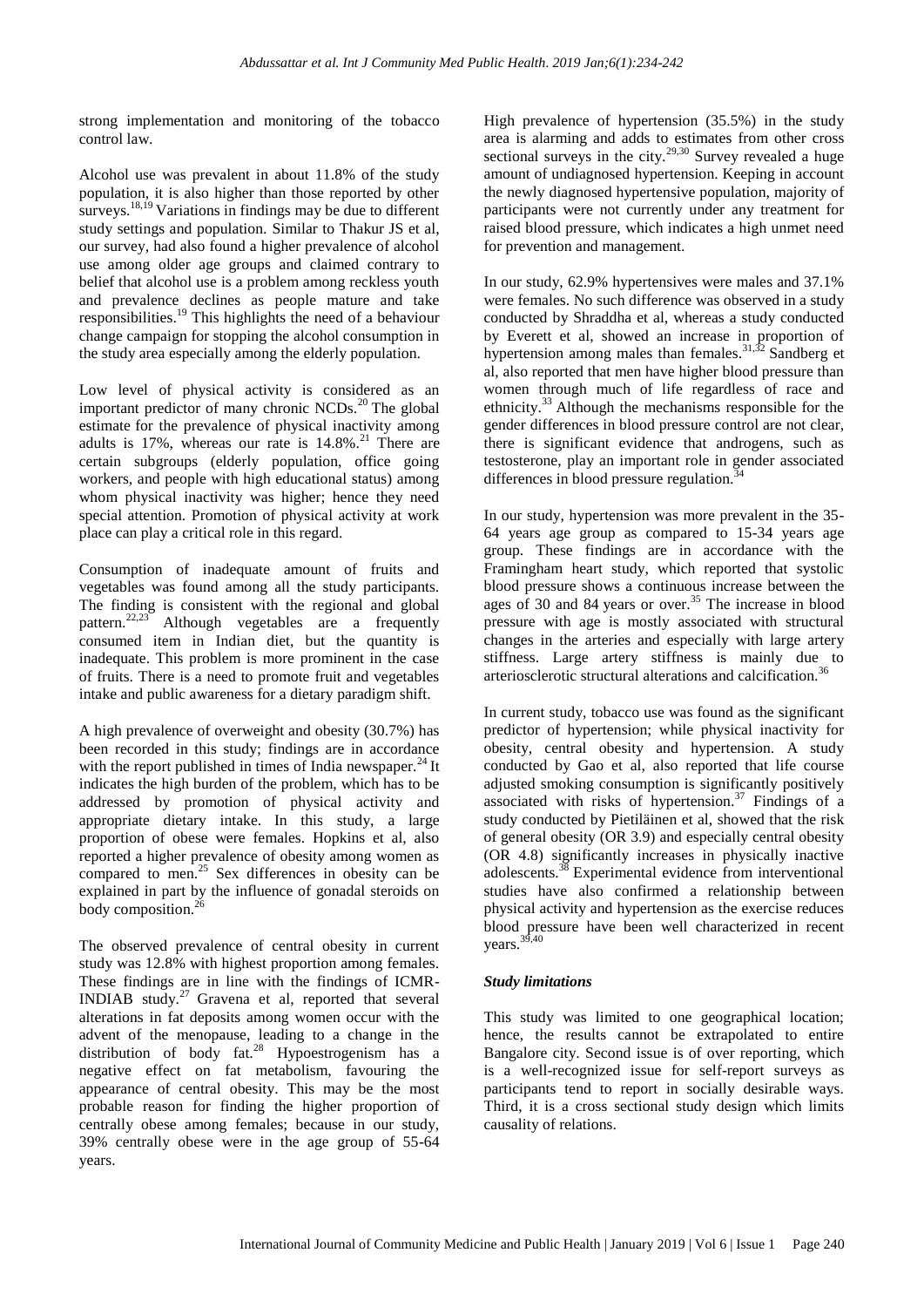# *Implications of findings*

Finding of this study provides first, most comprehensive, evidence on the magnitude of NCDs risk factor in the study area. Present data will be an invaluable advocacy support to the concerned local authority in the formulation of policy and plan of action for the prevention and control of NCDs.

# **CONCLUSION**

This STEPS survey suggests that NCD risk factors are quite prevalent among the study population. Among these, tobacco use, inadequate consumption of fruits and vegetables, overweight/obesity and hypertension are the areas of concern. These risk factors needs to be addressed through a comprehensive approach with due emphasis on preventive care in order to make "healthy living" a social norm.

*Funding: National Institute of Unani Medicine, Bangalore*

*Conflict of interest: None declared*

*Ethical approval: The study was approved by the Institutional Ethics Committee*

# **REFERENCES**

- 1. World Health Organization. A primer for mainstreaming health promotion. Working draft for the Nairobi global conference on health promotion. Kenya. Oct 2009. Available at: http//www.who.int/ healthpromotion/conferences/7gchp/overview/en/in dex.html. Accessed on April 2017.
- 2. World Health Organization. Epidemics of NCDs. Available at: www.searo.who.int/india/topics/noncommunicablediseases/ncdsituationglobalreportncds 2014.pdf. Accessed on Aug 2017.
- 3. World Health Organization. Non-communicable Diseases (NCD) Country Profiles, 2014. Available at http://www.who.int/countries/ind/en. Accessed on 24 November 2017.
- 4. Srivastava RK, Bachani D. Burden of NCDs, policies and programs for prevention and control of Non-communicable Diseases in India. Indian J Community Med. 2011;36:7-12.
- 5. World Health Organization. Prevalence of NCDs. Available at: www.diabetesatlas.org/resources/ 2015.atlas.html. Accessed on 23 September 2017.
- 6. Harvard Initiative for Global Health. The economic impact of Non-communicable Diseases in China and India: Estimates, projections and comparisons. 2013. Available at http://www.hsph.harvard.edu/ pgda/WorkingPapers/2013/PGDA\_WP\_107.pdf. Accessed on 23 September 2017.
- 7. World Health Organization. Epidemics of NCDs. Available at www. who.int/gho/publications/ world health statistics/2012. Accessed on 23 September 2017.
- 8. Narayan KM, Ali MK, Koplan JP. Global noncommunicable diseases-where worlds meet. N Engl J Med. 2010;363(13):1196-8..
- 9. Suresh KP, Chandrasekhar S. Sample Size estimation and Power analysis for Clinical research studies. J Human Reprod Sci. 2012;5(1):7-13.
- 10. Diet, nutrition and the prevention of chronic diseases. Report of a joint WHO/FAO expert consultation (WHO Technical Report Series 916) Available at: http://www.who.int/elena/titles/ fruit\_ vegetables\_ncds/en/. Accessed on 23 January 2018.
- 11. Intensity of physical activity. Available at http://www.who.int/ diet physical activity/ physical\_activity\_intensity/en/. Accessed on 12 January 2018.
- 12. Kumar R. Anthropometric and behavioural risk factor for non-communicable diseases: A cluster survey from rural wardha. Indian J Public Health 2015;59:61-4.
- 13. BMI classification. The International Classification of adult underweight, overweight and obesity according to BMI. Available at: http://apps.who.int/ bmi/index.jsp?introPage= intro\_3.html. Accessed on 12 February 2017.
- 14. Waist Circumference and Waist–Hip Ratio: Report of a WHO Expert Consultation Geneva. 2008. Available at: http://apps.who.int/iris/bitstream/106 65/44583/1/9789241501491\_eng.pdf. Accessed on 23 January 2018.
- 15. Whitworth JA. World Health Organization (WHO)/International Society of Hypertension (ISH) statement on management of hypertension. J Hypertens 2003;21:1983–92.
- 16. Rani M, Bonu S, Jha P, Nguyen S, Jamjoum L. Tobacco use in India: prevalence and predictors of smoking and chewing in a national cross sectional household survey. Tobacco Control 2003;12(4):e4.
- 17. Singh A, Ladusingh L. Prevalence and Determinants of Tobacco Use in India: Evidence from Recent Global Adult Tobacco Survey Data. Gorlova OY, ed. PLoS ONE. 2014;9(12):e114073.
- 18. Mohanan P, Swain S, Sanah N, Sharma V, Ghosh D. A Study on the Prevalence of Alcohol Consumption, Tobacco Use and Sexual Behaviour among Adolescents in Urban Areas of the Udupi District, Karnataka, India. Sultan Qaboos University Med J. 2014;14(1):e104-e112.
- 19. Thakur JS, Jeet G, Pal A, Singh S, Singh A, Deepti SS, et al. Profile of Risk Factors for Non-Communicable Diseases in Punjab, Northern India: Results of a State-Wide STEPS Survey. PLoS ONE. 2016;11(7): e0157705.
- 20. Chakravarthy MV, Joyner MJ, Booth FW. An obligation for primary care physicians to prescribe physical activity to sedentary patients to reduce the risk of chronic health conditions. Mayo Clin Proc. 2002;77:165-73.
- 21. Mathers CD, Loncar D. Projection of global mortality and burden of disease from 2002 to 2030. PLoS Med. 2006;3:e442.